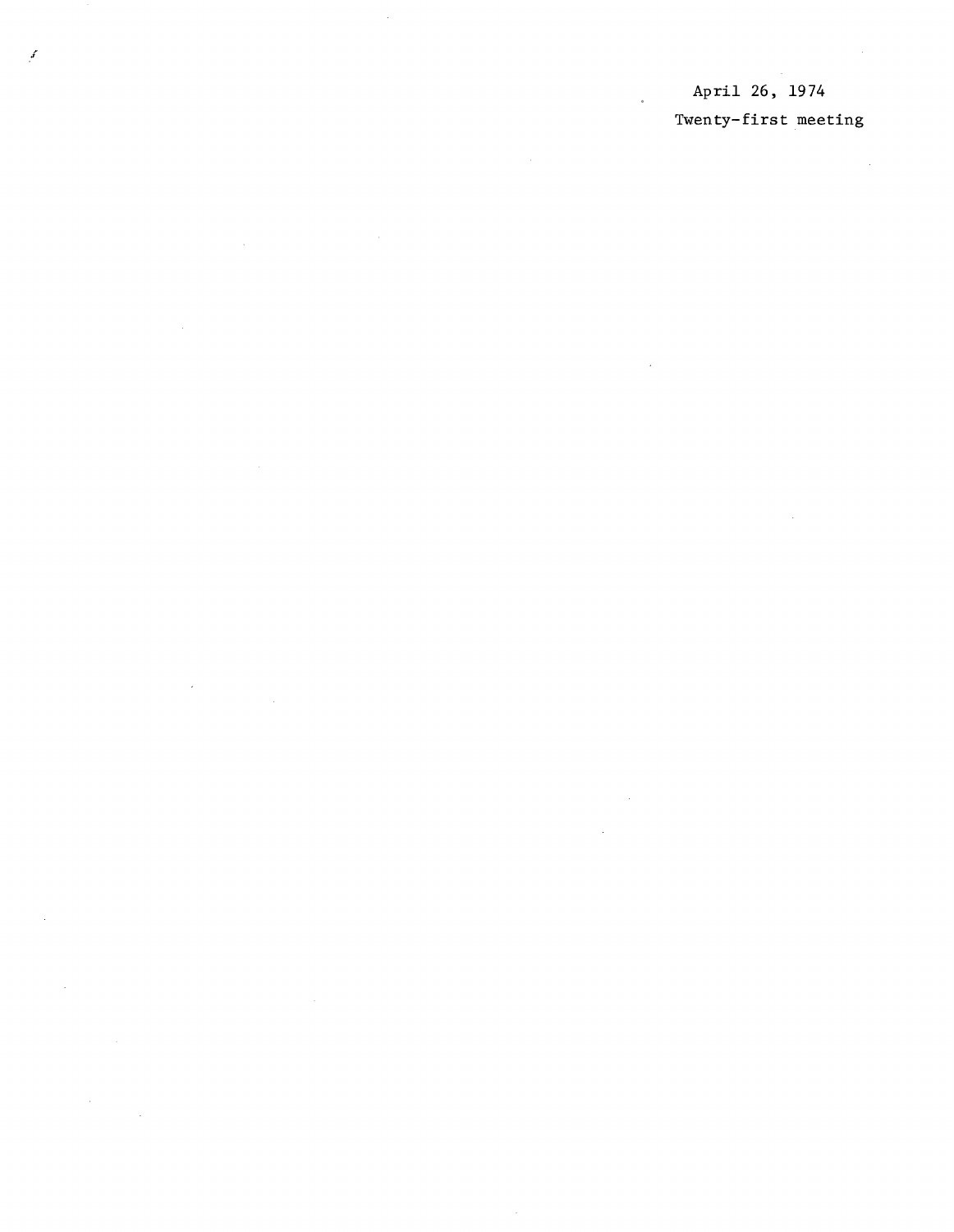### THE UNIVERSITY **OF MANITOBA**

# **Inter-Departmental Correspondence**

**DATE** April 22, 1974.

|             | MEMBERS OF THE SCIENCE EXECUTIVE COMMITTEE.              |  |
|-------------|----------------------------------------------------------|--|
| <b>FROM</b> | G. Richardson, Secretary to Science Executive Committee. |  |

**SUBJECT:** 

The 21st, and if necessary, the 22nd, meetings of the Executive Committee of Faculty Council have been scheduled for Friday, April 26, 1974, and Tuesday, April 30, 1974, respectively, at 9:30 a.m., in the Faculty Conference Room, 250 Allen Building.

 $\mathbb{A}$ .

### AGENDA

- 1. Adoption of the minutes of the 20th meeting, held on January 4, 1974, and the special meetings of February 21 and March 7, 1974.
- 2. Matters arising therefrom:
	- (i) Report from the Secretary on the Fall Reception.

(ii) Status of the Second Degree Regulations.

- 3. Further discussion on Departmental Councils (Departments' input attached).
- 4. Appointment of two replacements for Student Standing Committee.
- 5. Report from the Committee on Examinations (material attached to the agenda of the 19th meeting).
- 6. Letter from Prof. C.E. Henry regarding the review of awarding the University Gold Medal, (material attached to agenda of 19th meeting).

7. Other business.

GR /nlh Enclosures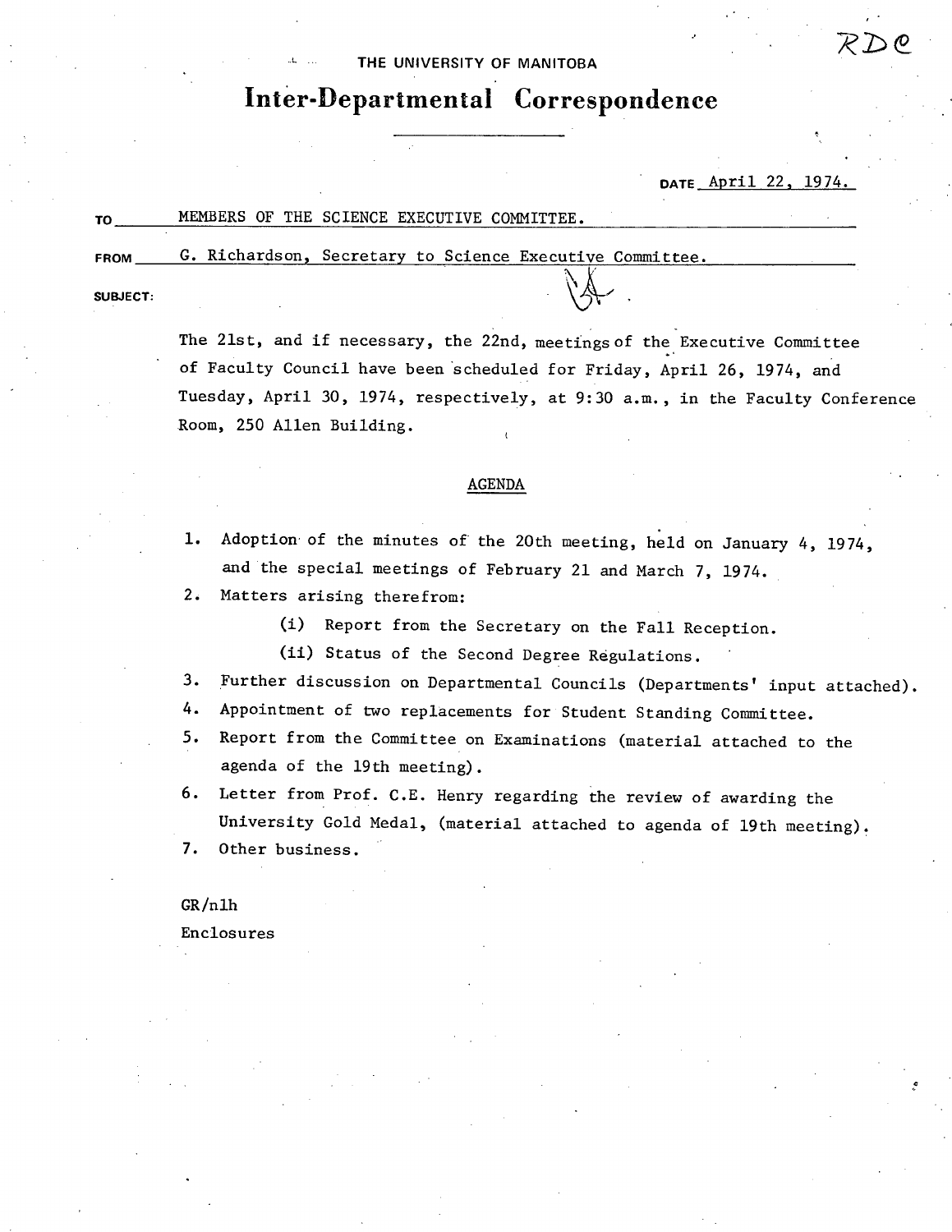Minutes of the twenty-first meeting of the Executive Committee of Faculty Council, held on Friday, April 26, 1974, at 9:30 a.m., in the Faculty Conference Room, 250 Allen Building.

Members Present: Dean P.K. Isaac, Chairman; Deans I. Cooke and N.E.R. Campbell; Professors B.R. Henry, D.N. Burton, G.O. Losey, C.D. Anderson, B. Macpherson, K.W. Stewart, B.K. Kale, D. Punter; Mr. G. Steindel, C. Richardson, Secretary.

#### I. Minutes of the twentieth meeting and the special meetings of February 21st and March 7th, 1974

The minutes of the twentieth meeting held on January 24, 1974 and the minutes of the special meetings of February 21st and March 7th were approved. Kale (Campbell).

#### Matters Arising Therefrom II.

/

(1) Report from the Secretary on the Fall Reception

The secretary stated that he had met with Professors Samoiloff and Berry on two occasions for the purpose of arranging a suitable location for holding the fall reception for new Faculty of Science staff. It had been agreed that because of the numbers involved and the associated costs the reception should be held on campus. Again, because of the numbers, the Faculty Club was not available. It was therefore suggested that the dining hall at University College be used and a tentative booking for Thursday, September 26, 1974, from 8:00 to  $10:30$  was made. It was further agreed that sherry would be supplied by the faculty and a bar for other refreshments would be available. Some discussion took place regarding the invitations but it was agreed that this would be discussed at a later date by the secretary and the chairman and a list drawn up for future Executive Committee consideration.

(ii) With regard to the second degree regulations which were approved by the Executive Committee at its seventeenth meeting, Dean Cooke stated

 $\cdots$  2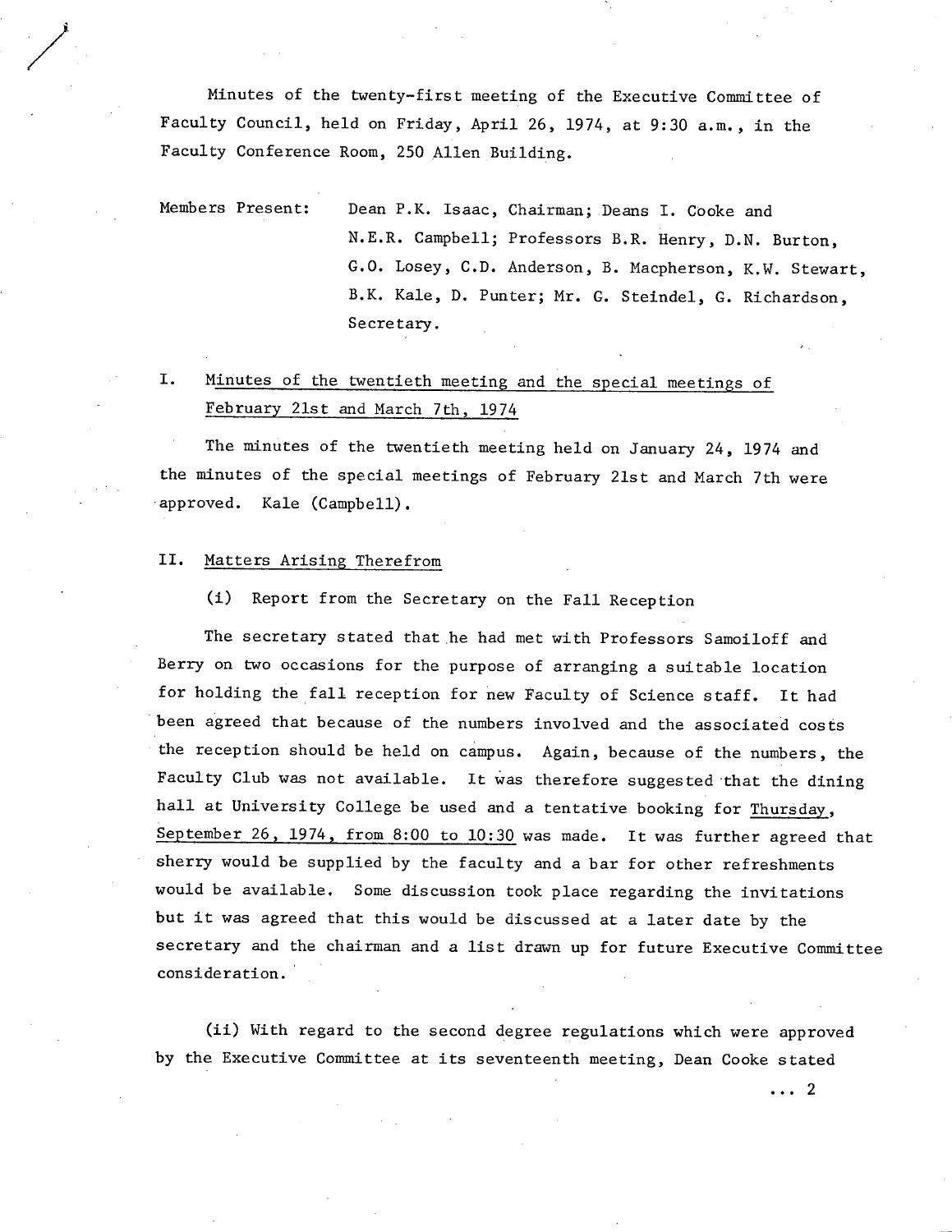that these had been approved by Senate and all the pending cases before the Student Standing Committee had been cleared.

 $-2-$ 

## III. Departmental Councils

For the information of the members, a copy of a questionnaire sent to the members in the Department of Mathematics and the results of the questionnaire were distributed.

The chairman explained that the informal discussions that he had, had not been too helpful in clearing up the uncertainties in the departmental council guidelines. Dean Cooke stated that it was his feeling that Senate was not requiring faculties to implement departmental councils. It was the general concensus amongst the members that having read the departmental replies, most departments did not want departmental councils, although most felt a need for more student participation and better communication. What most departments seemed to be against was the formalization associated with departmental councils. The members agreed that the onus for departmental councils should be with the departments and if a department wished to form a council it was unlikely Faculty Council would disapprove.

It was suggested that a formal motion to this effect should be drafted by Drs. Cooke and Stewart and presented for this committee's approval at the next meeting. In the meantime the chairman would seek an input from the Science Advisory Committee (50/50 Committee).

#### IV. Replacement of retiring members on the Student Standing Committee

Dean Cooke explained that two members of the committee were retiring, Drs. Brisbin and Giesinger, and it was necessary to seek replacements. The term of office would be for three years commencing June 1, 1974. The names of Dr. J. Jamieson and Prof. P. Collens were proposed and it was moved by Dean Cooke (Punter) that:

> "Dr. Jamieson and Prof. Collens be appointed to the Student Standing Committee."

> > CARRIED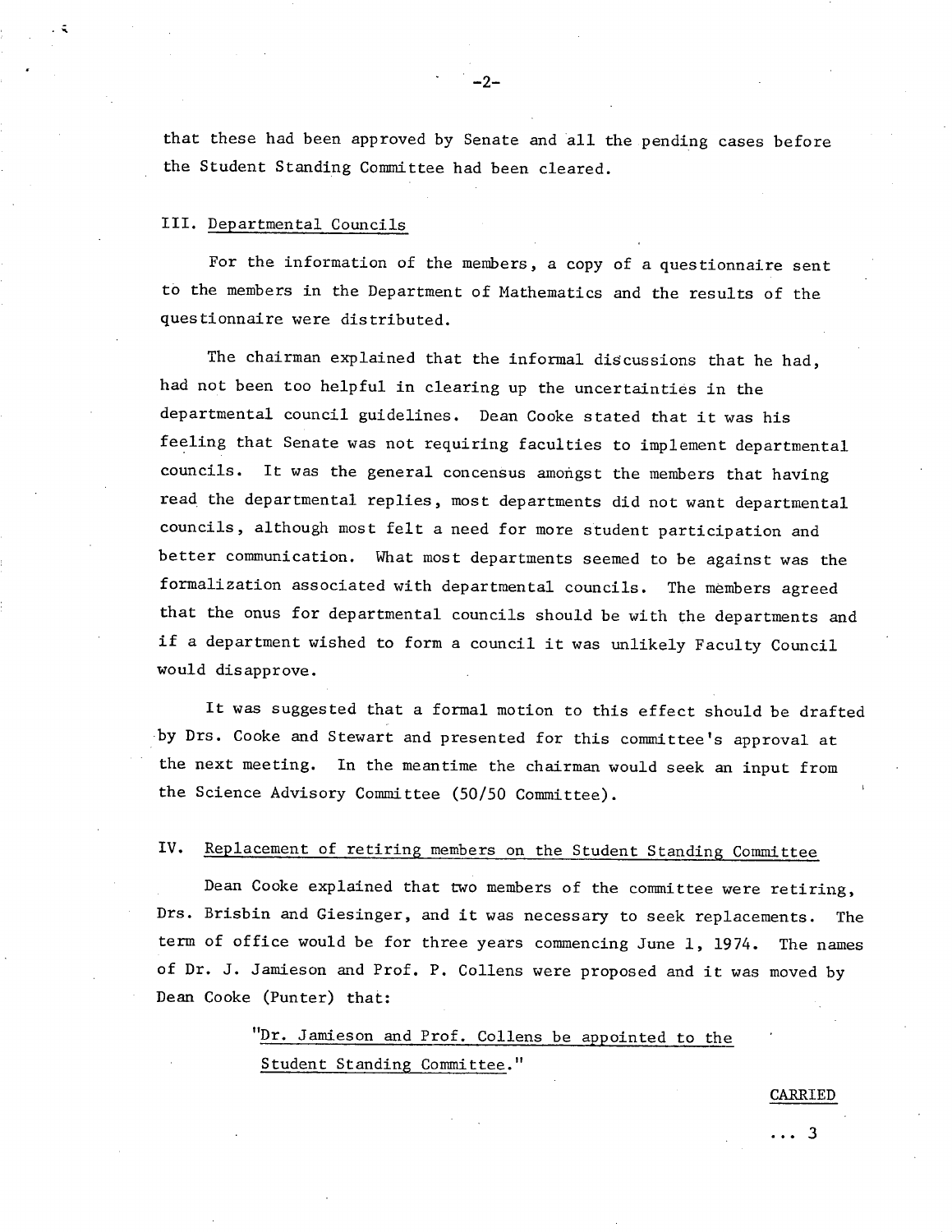### V. Report from the Committee on Examinations

The chairman asked Dean Cooke to speak to this report.

-.3--

The first point to be discussed was that of withholding final marks for reasons other than academic (library fines, unpaid parking tickets, etc.). It was felt by most members, and quite strongly by some, that academic discipline for non-academic matters was improper. If the University wished it could withhold the final degree of such a student but it was incongruous for departments to withhold individual marks.

It was the committee's belief that departments should be able to release student marks at the same time that they are submitted to the Registrar's Office, but not before. It was felt that these marks could be posted without the student name and it was agreed that a statement to this effect should be put in the report.

With regard to appeals for re-reads, the committee agreed that no such appeal should be granted until the final grades were 'officially' released by the Registrar's Office and that such requests should have to continue to go through the normal channels. With these points in mind recommendation #1 was changed to read:

> "Science Departments may release final grades at the end of the examination period when they are confident of their accuracy and when they have been submitted to the Registrar's Office. Such release of grades must not include student names but will list student numbers instead. This release of grades will not be considered to be the 'official' release, this will be made in the usual manner by the Registrar's Office. Any requests for re-reads must follow the usual channels and be based on the 'official' publication of grades by the Registrar's Office."

It was the concensus of the committee that no examination should be held outside the official examination period, although there was some indication that this was now being done.

In reply to the reason for recommendation #2 Dean Cooke stated that it

 $\ldots$  4